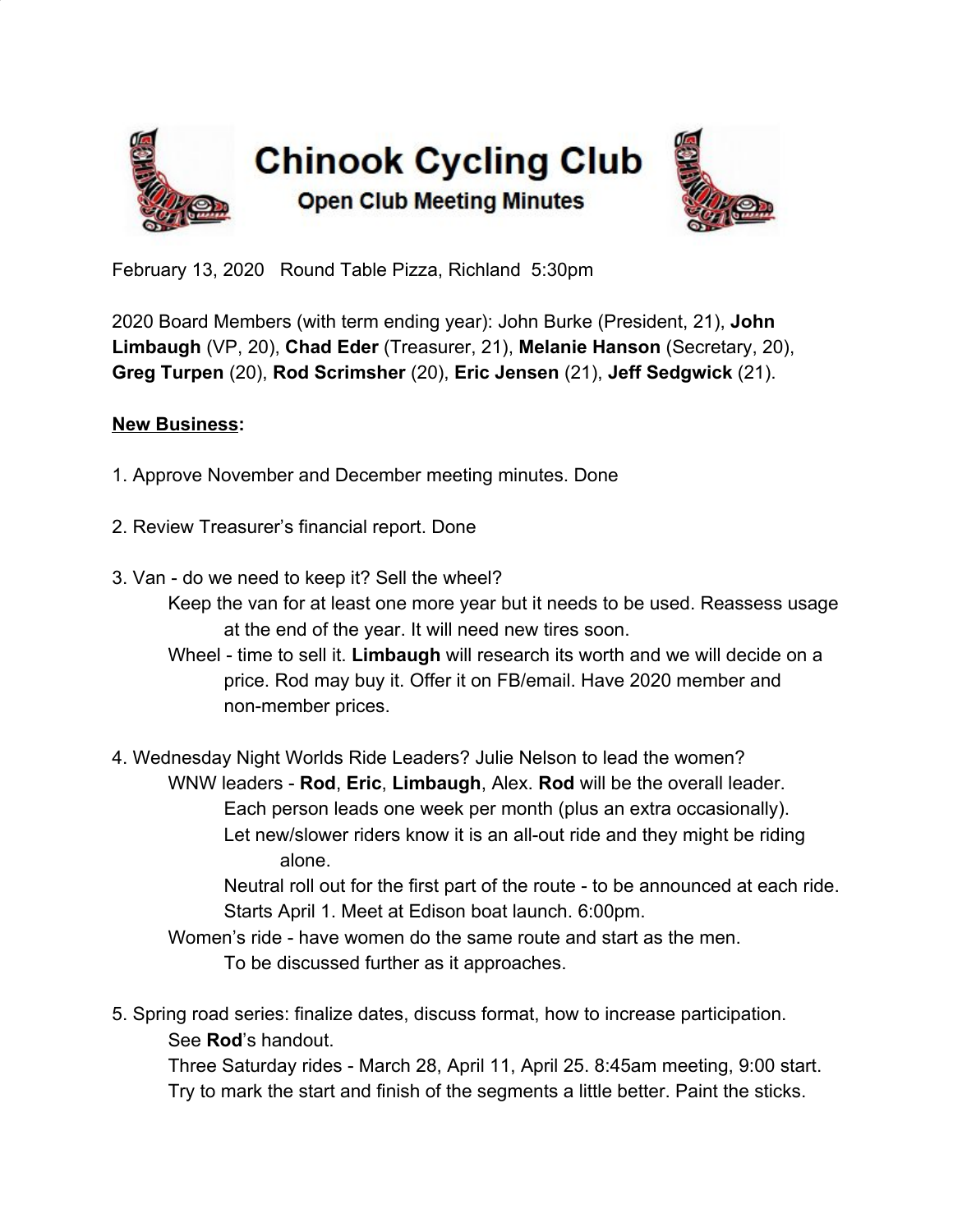Paint arrows on the Belmont hills. Have a cheat sheet printed out to put on the bike.

Emphasize following the rules of the road - stop signs, staying to the right, etc to minimize the risk of mishaps.

6. Century ride dates and possible routes:

Anthony Lakes road ride - Saturday, August 8 Angel's Staircase mtb ride - sometime in the summer. Stay tuned for more details. It is EPIC!!

7. Mega Group Ride:

Wednesday, April 29. Up to \$1000 budgeted for food, prizes, etc. Advertise it as something for every pace. Get Mike Robinson to announce/give pre-ride talk. Need leaders to help organize it.

## 8. Gravel IEC option:

Eric and some others did it last year and are planning on doing it again. Eric emailed the organizers and they do not have the resources to provide extra support, but people are welcome to ride whatever route they choose.

Advertise it as a ride option for the IEC - riders must register for the IEC in order to use the rest stops.

## 9. Chinook Race Team:

It has transitioned to the MCC race team, supported by Markee's Cycling Center.

## 10. Other:

TT series - 40k course should be fine. **Greg** will talk to security about crossing the No Trespassing line.

Starts Tuesday, March 31.

Rattlesnake TT - making progress but slowly.

Chinook Gravel Series - see handout from Mike Fisher. **Burke** will help.

Saturday, February 29 and April 18. 8:50am meeting, 9:00 start.

Training rides - short (~30 miles) and long (~50 miles) routes.

Have prizes/raffle.

Start advertising it soon (**Melanie**, with info from Mike)

Emphasize following the rules of the road - stop signs, staying to the right,

etc - to minimize the risk of mishaps.